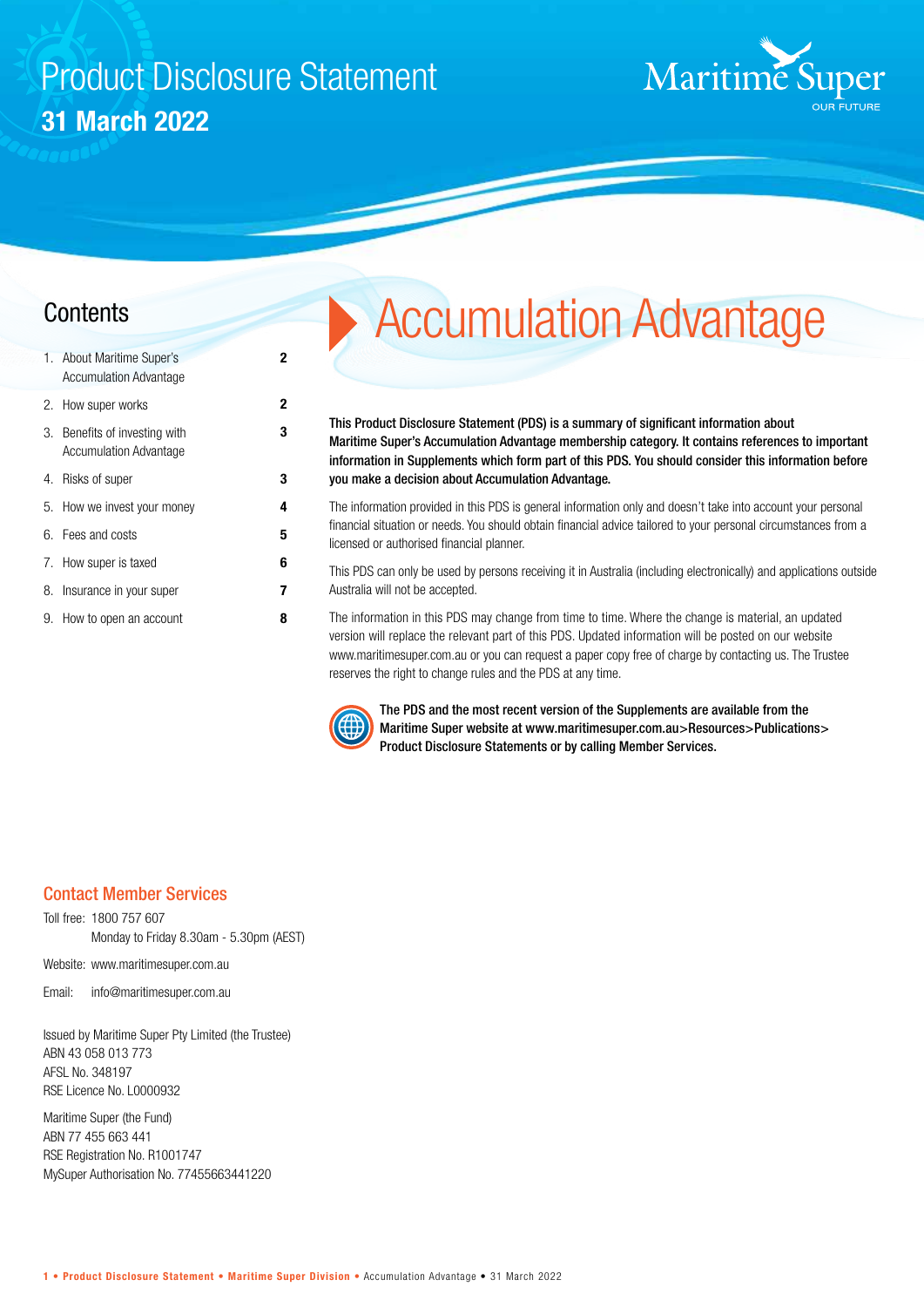### 1. About Maritime Super's Accumulation Advantage

Maritime Super is the largest industry fund for the maritime industry. We're one of Australia's longest-running super funds. We've delivered innovative super and retirement benefits to generations of members for over 50 years.

We're proud of our history of serving the maritime industry and we're committed to building lifelong relationships with members throughout their working lives and into retirement. Our goal is to help members make the right decisions now to secure financial freedom in the future.

Accumulation Advantage is a membership category of Maritime Super. You can join if:

- your employer nominates you for membership
- you are family or a friend of an existing member of Maritime Super who nominates you for membership
- you are a former member of Maritime Super, the Stevedoring Employees Retirement Fund (SERF) or the Seafarers Retirement Fund (SRF)
- vou are self-employed
- you are an existing member and your benefit is transferred to the Accumulation Advantage category; or
- vou are a member in an employer-sub fund and wish to start a second Maritime Super membership to receive contributions from other employers.

If you are a seafarer or stevedore, or work in a related occupation and you qualify for membership in one of the Fund's industry categories (where greater benefits may be available to you), then you will not be eligible for membership in Accumulation Advantage.

#### A MySuper fund

Maritime Super is MySuper authorised. MySuper is a Government legislated default superannuation arrangement that must meet minimum standards for fees and costs, investment options, insurance and member communication.

The Balanced option is our MySuper authorised product, invested in the Hostplus Pooled Superannuation Trust (PST). If you do not make a choice from our range of diversified and sector investment options, you will be invested in the Balanced (MySuper) option.

A summary of the Balanced option is provided on the MySuper Product Dashboard at www.maritimesuper.com.au>Investments>MySuper dashboard. Other important information, including information about our other investment options, Trustee and executive remuneration and additional documents prescribed by superannuation law, is available on our website in the Investments, About us and Publications sections respectively.

### 2. How super works

Super is a long-term and tax-effective way of saving for your retirement. The Government encourages you to invest in super by providing a range of tax savings and by making super compulsory. Employers are generally required to make Superannuation Guarantee (SG) contributions for their employees. In most cases, you will have the right to choose the fund to which your employer directs your SG contributions.

#### Contributing to super

Contributions generally fall into one of two categories - concessional contributions and non-concessional contributions.

Concessional contributions are contributions made by your employer, such as SG contributions, your salary sacrifice contributions and any other employer contributions. They also include after-tax contributions for which you claim a tax deduction. As a MySuper authorised fund, Maritime Super can accept SG contributions from your employer.

Non-concessional contributions are voluntary member contributions made from your after-tax monies (which may make you eligible for a Government co-contribution) and contributions made by your spouse or parent.

There are limits (caps) on the amount of contributions that can be made to your super without incurring additional tax. Concessional contributions are capped at \$27,500 pa and non-concessional contributions at \$110,000 pa (refer to the Membership Supplement for further information).

In Accumulation Advantage, SG contributions from your employer may qualify you for insurance benefits (see 'Insurance in your super' on page 7).

#### Your super account

Your super account is invested in the Balanced (MySuper) option or according to your selected investment options. The diagram below illustrates how your account works.

#### Additions

- **Employer contributions**
- **Member (and other)** contributions & rollovers
- $\blacksquare$  Net investment earnings (which may be positive or negative)

#### Reductions

- **Insurance premiums**
- **Administration fee**
- Government taxes
- **Withdrawals and transfers**
- **Other deductions**

#### Your account balance

=

 **\_**

#### Accessing your super

Since the purpose of super is to help you build retirement savings, you generally can't access your super until you meet a condition of release, such as you reach your preservation age (between 55 and 60 depending on your date of birth) and permanently retire, you turn 65, or you cease employment after turning 60.



For more information about how super works, go to the Australian Securities and Investments Commission website at www.moneysmart.gov.au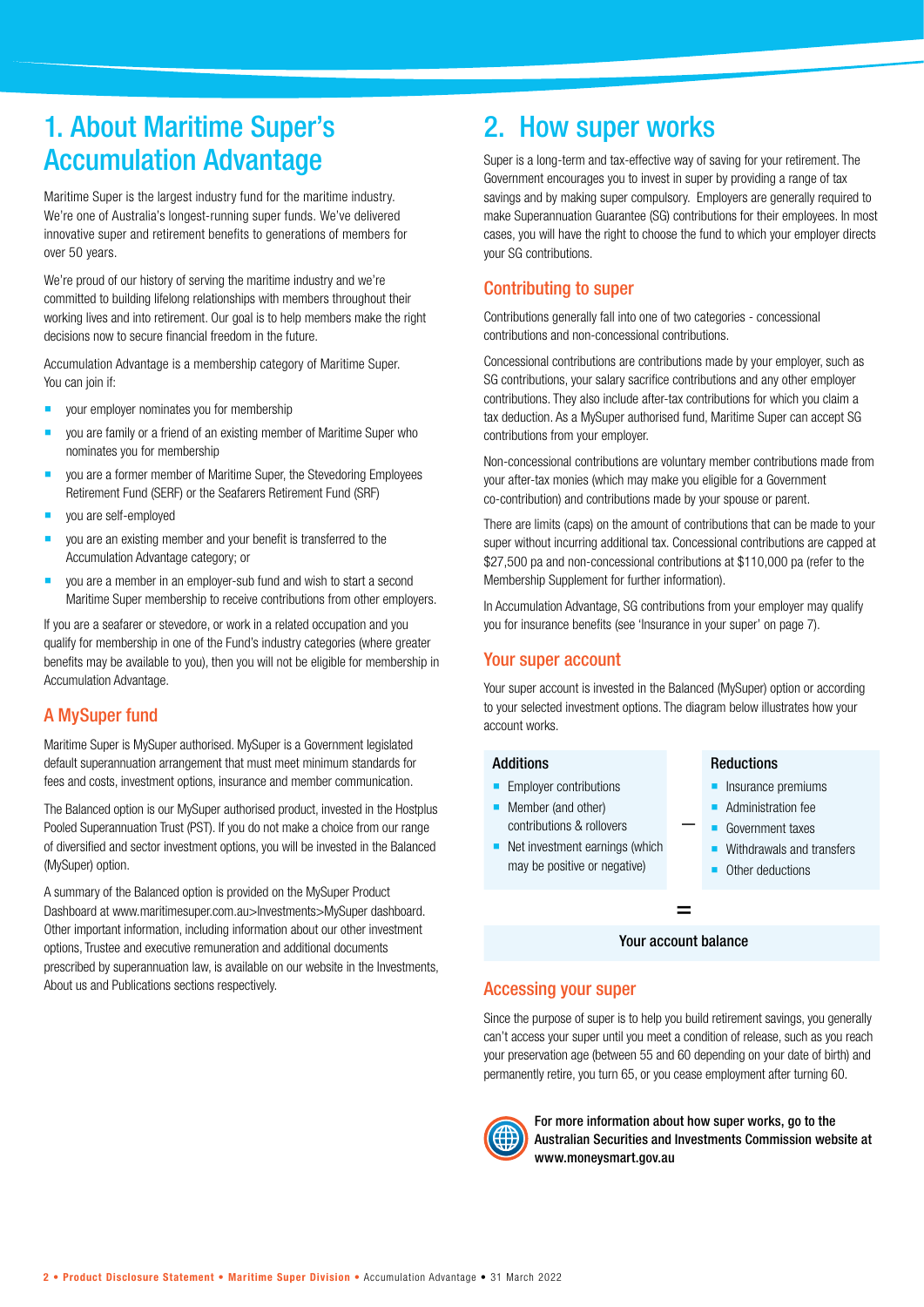### 3. Benefits of investing with Accumulation Advantage

Maritime Super is committed to helping you make the most of your super. Membership in Accumulation Advantage offers many benefits including:

Profit-for-members philosophy – as an industry fund, we are run only for the benefit of members. You are the reason we're here, and we never lose sight of this.

Investment performance – our investment strategy is focused on long-term fundamentals and diversification across a range of asset classes, sectors, regions and managers – delivering long-term investment growth.

**Competitive fees** – the Fund is able to negotiate competitive fee arrangements not otherwise available to individual investors or self-managed funds, and you don't pay any establishment, contribution, termination or investment switching fees.

Range of investment options – we offer a range of diversified and sector investment options giving you flexibility and choice.

Insurance protection for you and your family – you have access to death and disability insurance, subject to eligibility.

**Quality member education** – we help you make informed decisions about your super through a suite of member communications, website, fact sheets, newsletters, seminars and more.

Access to financial advice – our network of financial planners across Australia operate on a fee-for-service basis with no commissions.

**Pension options** – we offer a range of pension products including an allocated pension and transition to retirement pension.

**Lifetime membership**  $-$  you can stay with the Fund even when you change jobs, leave the maritime industry or retire.

Open to family and friends – once you become a member you can nominate your family and friends so they too can take advantage of the benefits of membership.

You should read the important information about how Accumulation Advantage works, contributions and accessing your super in the *Membership Supplement* for Accumulation Advantage before making a decision. Go to www.maritimesuper.com.au>Resources>Publications> Product Disclosure Statements or call Member Services for a copy. The information about how Accumulation Advantage works, contributions and accessing your super may change between the time you read this Statement and the day when you acquire the product.

### 4. Risks of super

All investments carry some risk. The risks associated with investing in super that you should carefully consider include:

- the value of your investment may go up or down over time and may even decrease in value depending on the investment option you choose
- the value of your investment may not keep pace with inflation over the long term, particularly if you choose an investment option with a low long-term risk and return profile
- the level of returns will vary and future returns may differ from past returns
- returns are not guaranteed and you may receive less than you invested due to investment losses
- the amount of super you end up with when you retire might not be enough to provide an adequate income in your retirement; and
- future changes to super and taxation laws may affect the value of your benefit, as well as when and how you can access it.

Different investment options carry different levels of risk depending on the types of assets that make up the investment option. Assets with the highest expected long-term returns, such as shares and property, also carry the highest risk of losses in the shorter term. The appropriate level of risk for you will depend on a range of factors, including your age, your investment timeframe, what other investments you have and your own tolerance to risk (that is, how you feel about negative returns from time to time).

You should read the important information about investment risks in the *Investments Supplement* before making a decision. Go to www.maritimesuper.com.au>Resources>Publications>Product Disclosure Statements or call Member Services for a copy. The information about investment risks may change between the time you read this Statement and the day when you acquire the product.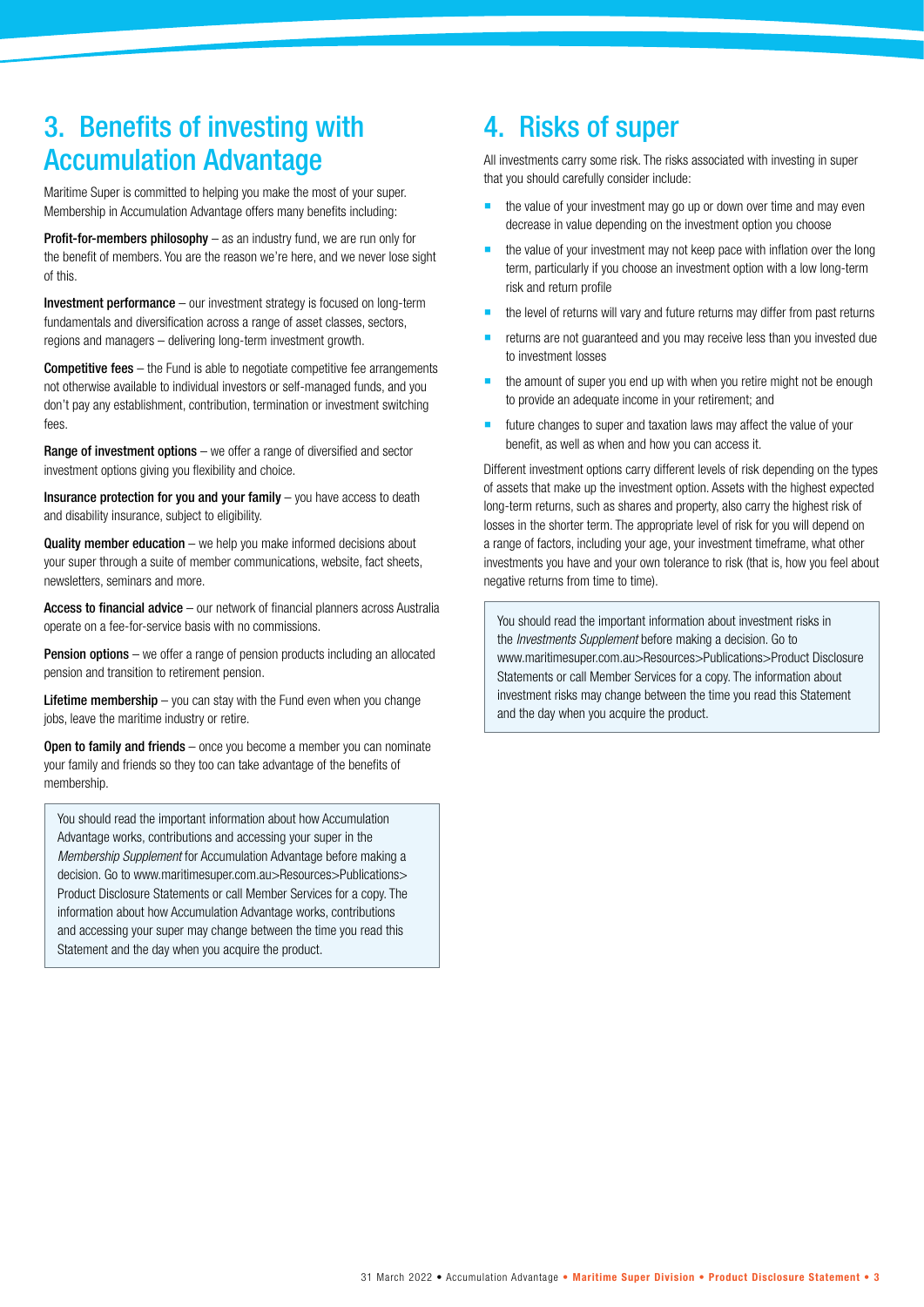### 5. How we invest your money

Maritime Super offers a range of diversified and sector investment options, invested in the Hostplus Pooled Superannuation Trust (PST).

You can invest your super in one or more of our investment options – it's entirely up to you. Before making your investment choice, it's important to consider your investment objectives, investment timeframe and personal tolerance to risk.

#### Default option - for members who don't make a choice

The Fund's default MySuper option is the Balanced option.

#### Diversified investment options

The diversified investment options comprise a mix of defensive and growth assets and are designed to suit varying attitudes to investment.

The diversified investment options are:

- **Shares Plus**
- Balanced+
- **Socially Responsible Investment (SRI) Balanced**
- Indexed Balanced
- Conservative Balanced
- Capital Stable

#### Sector investment options

The sector investment options are generally made up of a single asset category.

- The sector investment options are:
- Australian Shares
- International Shares
- Cash

+ The Balanced option is also the default MySuper option for members who don't make an investment choice.

#### Making or changing your investment choice

You can make an investment choice for your future contributions by completing the *Membership Application – Accumulation Advantage* at the back of this PDS. If you don't make a choice when you join, your super will be invested in our authorised default investment option, the Balanced option.

If you have been transferred to this membership category, your transferred benefits will retain their existing investment strategy unless you make a new investment choice on transfer.

You have the opportunity to change (or 'switch') investment options for all or part of your account balance and/or your future contributions. To provide you with flexibility and control over the investment of your super, we offer daily investment switching free of charge.

You should read the important information about investing and our investment options in the *Investments Supplement* before making a decision. Go to www.maritimesuper.com.au>Resources>Publications>Product Disclosure Statements or call Member Services for a copy. The information about investing and our investment options may change between the time you read this Statement and the day when you acquire the product.

#### MySuper option

|                                            | <b>Balanced</b>                                                                                                                  |          |                                                                                                                        |                         |                       |  |
|--------------------------------------------|----------------------------------------------------------------------------------------------------------------------------------|----------|------------------------------------------------------------------------------------------------------------------------|-------------------------|-----------------------|--|
| Return target                              | CPI plus 3.0% per annum on average over 10 years.                                                                                |          |                                                                                                                        |                         |                       |  |
|                                            |                                                                                                                                  |          | CPI plus 4.0% per annum on average over 20 years.                                                                      |                         |                       |  |
| Level of                                   |                                                                                                                                  |          |                                                                                                                        |                         |                       |  |
| investment risk*                           |                                                                                                                                  | Very low |                                                                                                                        | Medium to high          | Very high             |  |
| Likelihood of<br>negative returns          | 3 to less than 4 years out of every 20 years                                                                                     |          |                                                                                                                        |                         |                       |  |
| Investment style                           |                                                                                                                                  |          | Investments through diversified investment portfolio, including<br>some growth assets and some lower risk investments. |                         |                       |  |
| Who is this<br>investment<br>suitable for? | This Option is diversified across a range of growth and<br>defensive assets and aims to produce consistent returns<br>over time. |          |                                                                                                                        |                         |                       |  |
|                                            | This Option may suit members who have a five year plus<br>investment time horizon.                                               |          |                                                                                                                        |                         |                       |  |
| <b>Minimum</b><br>suggested<br>timeframe   | $5$ years $+$                                                                                                                    |          |                                                                                                                        |                         |                       |  |
| <b>Asset Allocation</b>                    |                                                                                                                                  |          |                                                                                                                        |                         |                       |  |
|                                            | Listed equities                                                                                                                  |          | Asset class<br>Australian shares                                                                                       | <b>Benchmark</b><br>21% | Range %<br>$10 - 40%$ |  |
|                                            |                                                                                                                                  |          | International shares<br>- Developed markets                                                                            | 21%                     | 10-40%                |  |
|                                            |                                                                                                                                  |          | International shares<br>- Emerging markets                                                                             | 8%                      | $0 - 15%$             |  |
|                                            |                                                                                                                                  |          | Property                                                                                                               | 11%                     | $0 - 30%$             |  |
|                                            |                                                                                                                                  |          | Infrastructure                                                                                                         | 11%                     | $0 - 30%$             |  |
|                                            | <b>Inlisted assets</b><br>Bonds & cash                                                                                           |          | Private equity                                                                                                         | 10%                     | $0 - 20%$             |  |
|                                            |                                                                                                                                  |          | Credit                                                                                                                 | 7%                      | $0 - 20%$             |  |
|                                            |                                                                                                                                  |          | Alternatives                                                                                                           | 3%                      | $0 - 20%$             |  |
|                                            |                                                                                                                                  |          | Diversified fixed interest                                                                                             | 3%                      | $0 - 20%$             |  |
|                                            |                                                                                                                                  |          | Cash                                                                                                                   | 5%                      | $0 - 15%$             |  |
| Growth / defensive<br>asset mix            | 76% growth / 24% defensive                                                                                                       |          |                                                                                                                        |                         |                       |  |

\* The Level of investment risk is based on an industry-wide Standard Risk Measure. It shows the number of expected negative annual returns over a 20-year period.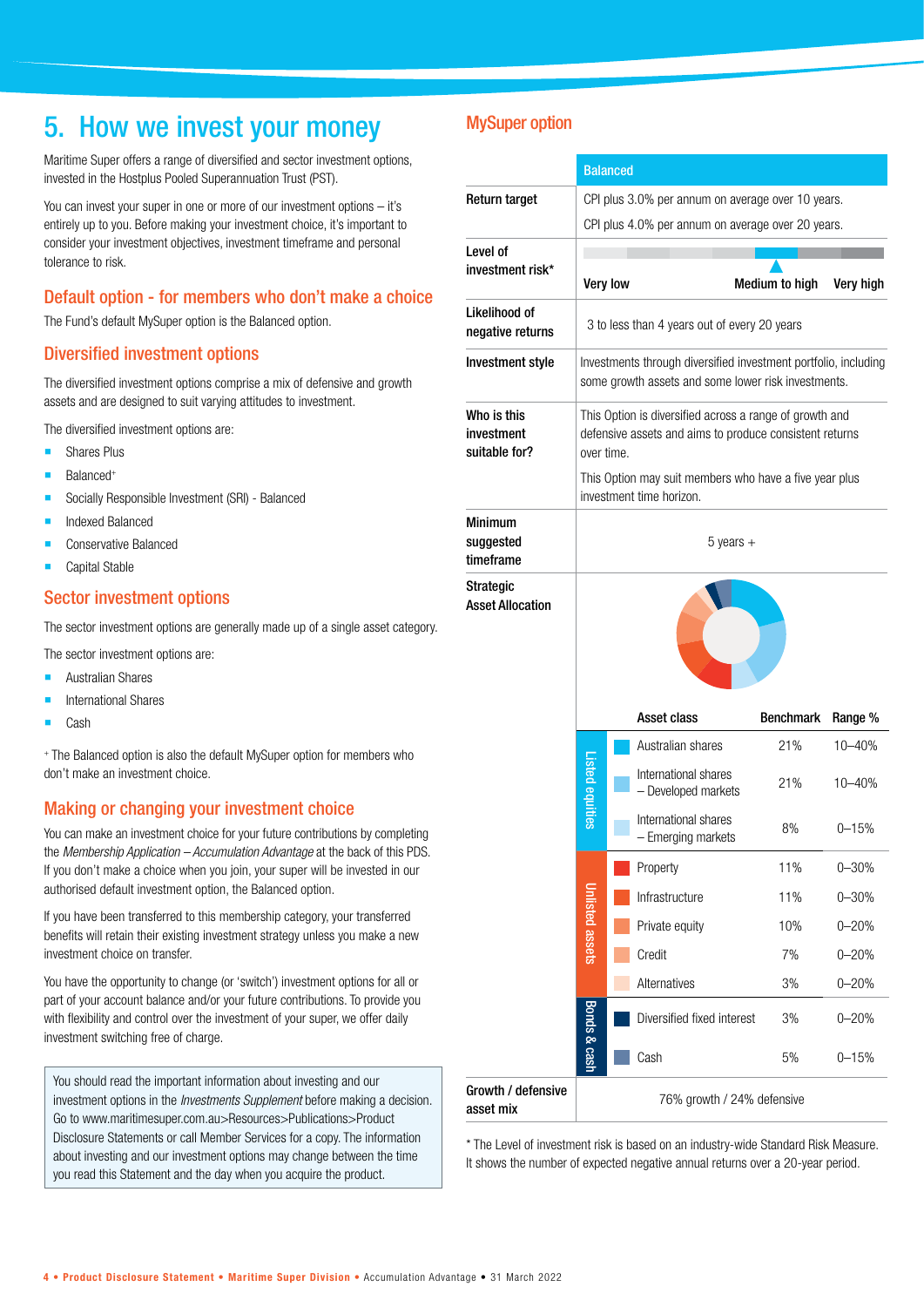### 6. Fees and other costs

#### Consumer advisory warning

#### DID YOU KNOW?

Small differences in both investment performance and fees and costs can have a substantial impact on your long-term returns. For example, total annual fees and costs of 2% of your account balance rather than 1% could reduce your final return by up to 20% over a 30-year period (for example, reduce it from \$100,000 to \$80,000). You should consider whether features such as superior investment performance or the provision of better member services justify higher fees and costs. You or your employer may be able to negotiate to pay lower fees. Ask the fund or your financial adviser\*.

#### TO FIND OUT MORE

If you would like to find out more, or see the impact of the fees based on your own circumstances, the Australian Securities and Investments Commission (ASIC) website (www.moneysmart.gov.au) has a superannuation calculator to help you check out different fee options.

\* Please note: This Consumer Advisory Warning is prescribed by law. However, the statement concerning the possibility of negotiating fees is not applicable to Maritime Super.

This section shows fees and other costs that you may be charged. These fees and other costs may be deducted from your money, from the returns on your investment or from the fund assets of the superannuation entity as a whole. Other fees, such as activity fees, advice fees for personal advice and insurance fees may also be charged, but these will depend on the nature of the activity, advice or insurance chosen by you. Entry fees and exit fees cannot be charged. Taxes, insurance and other costs relating to insurance are set out in another part of this document. You should read all the information about fees and other costs because it is important to understand their impact on your investment. The fees and other costs associated with an investment in the Maritime Super default option are set out below. For a breakdown of the fees and costs for each investment option, refer to your Membership Supplement available on our website.

#### FEES AND OTHER COSTS SUMMARY

| <b>Accumulation Advantage - Balanced option</b> |                                                                      |                                                                                                                                                                            |  |  |  |  |  |  |
|-------------------------------------------------|----------------------------------------------------------------------|----------------------------------------------------------------------------------------------------------------------------------------------------------------------------|--|--|--|--|--|--|
| Type of fee                                     | Amount                                                               | How and when paid                                                                                                                                                          |  |  |  |  |  |  |
| Ongoing annual fees and costs <sup>1</sup>      |                                                                      |                                                                                                                                                                            |  |  |  |  |  |  |
| Administration fees and costs                   | Administration fee of \$26.00 pa<br>$+0.215\%$ pa of account balance | The \$26.00 pa administration fee is deducted from your account annually in arrears at<br>30 June or on exiting the Fund.                                                  |  |  |  |  |  |  |
|                                                 | plus                                                                 | The 0.215% pa administration fee is deducted from your account monthly. This fee is<br>capped for account balances greater than \$500,000.                                 |  |  |  |  |  |  |
|                                                 | Operating costs of 0.10% $pa^2$<br>of account balances               | The additional operating costs of 0.10% pa are paid from the Fund Operating Reserve and<br>are not deducted from your account.                                             |  |  |  |  |  |  |
| Investment fees and costs <sup>3</sup>          | $0.90\%$ pa<br>$+0.03\%$ pa pooled asset fee <sup>4</sup>            | Deducted daily from gross investment earnings before net investment returns are applied to<br>your account. The pooled asset fee is deducted from your account monthly.    |  |  |  |  |  |  |
| Transaction costs <sup>5</sup>                  | $0.10\%$ pa                                                          | Deducted daily from gross investment earnings before net investment returns are applied to<br>your account. Transaction costs are incurred when assets are bought or sold. |  |  |  |  |  |  |
| Member activity related fees and costs          |                                                                      |                                                                                                                                                                            |  |  |  |  |  |  |
| Buy-sell spread                                 | Nil                                                                  | Not applicable                                                                                                                                                             |  |  |  |  |  |  |
| Switching fee                                   | Nil                                                                  | Not applicable                                                                                                                                                             |  |  |  |  |  |  |
| Other fees and costs <sup>6</sup>               | Nil                                                                  | See 'Additional explanation of fees and costs' for a description of other fees and costs;<br>such as activity fees, advice fees for personal advice and insurance fees.    |  |  |  |  |  |  |
|                                                 |                                                                      |                                                                                                                                                                            |  |  |  |  |  |  |

<sup>1</sup> If your account balance for a product offered by Maritime Super is less than \$6,000 at the end of the income year, certain fees and costs charged to you in relation to the administration and investment are capped at 3% of the account balance. Any amount charged in excess of that cap must be refunded.

2 The administration cost of 0.10% pa is the estimate of the additional operating costs expected for the financial year ended 30 June 2022 which would not be met by the administration fees charged to member accounts.

<sup>3</sup> Investment fees and costs includes an amount of 0.28% for performance fees. The calculation for this amount is set out under 'Additional information of fees and costs'.

4 The pooled asset fee is the fee to invest in the Hostplus Pooled Superannuation Trust ('PST'). It is a small investment fee for the expected benefits of being part of a larger asset pool.

5 Disclosed transaction costs are an estimate based on transaction costs payable in the previous financial year.

<sup>6</sup> Investment fees and costs are estimated for the financial year ended 30 June 2022. Because these estimates are based on the previous financial year's investment performance, fees and costs payable in respect of each future year may be higher or lower.

Definitions for the fees and costs mentioned in this section are available from our website at www.maritimesuper.com.au>Resources>Publications>Other Fund Documents >Defined fees. The Trustee has the right to alter the level of fees and costs charged in the future without your consent. We will notify you at least 30 days in advance of any increase in the fees and costs.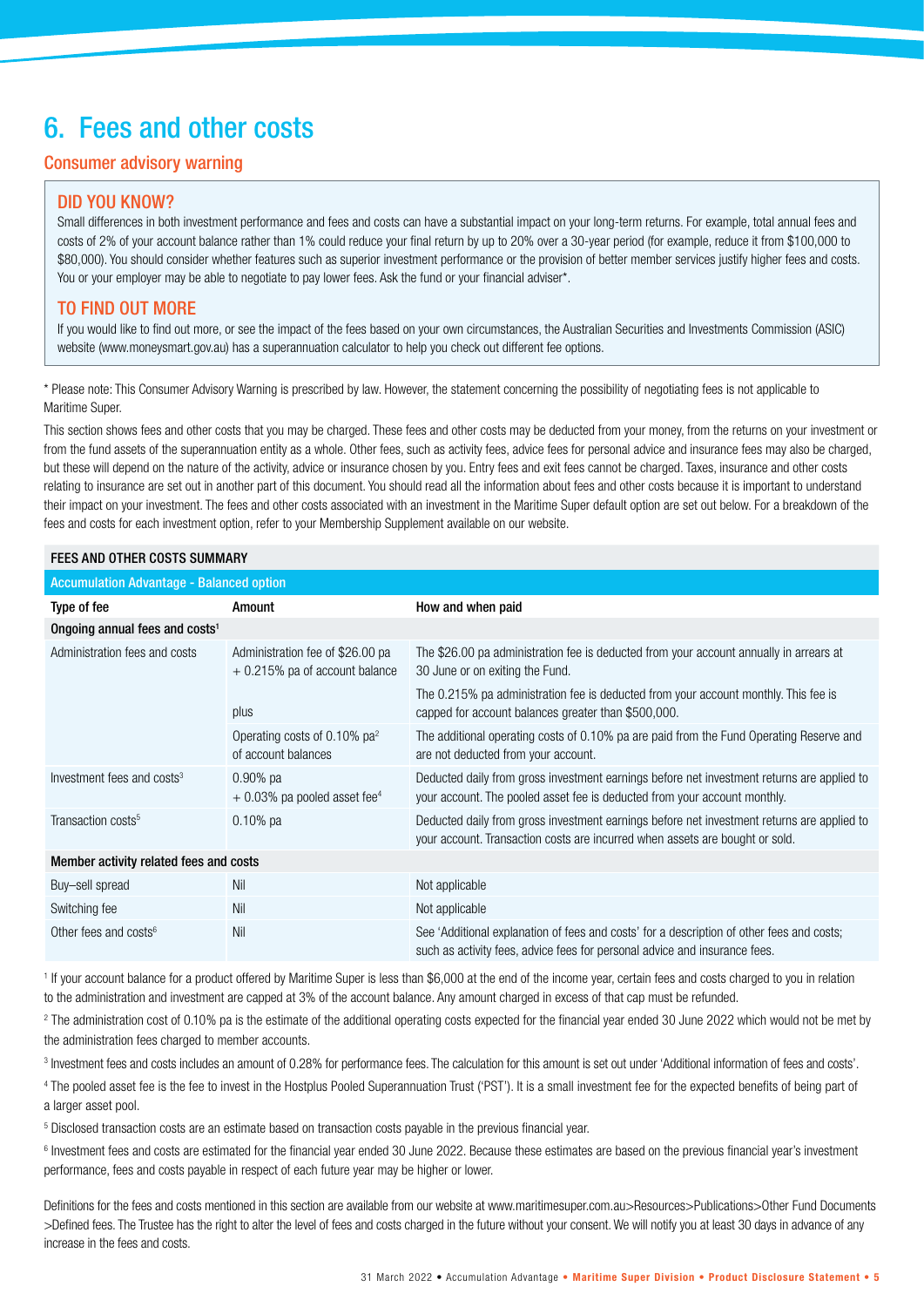You should read the important information about fees and costs (including those for the other Maritime Super investment options) in the *Membership Supplement* for Accumulation Advantage before making a decision. Go to www.maritimesuper.com.au>Resources>Publications>Product Disclosure Statements or call Member Services for a copy. The information about fees and costs may change between the time you read this Statement and the day when you acquire the product.

#### Example of annual fees and costs

This table gives an example of how the ongoing annual fees and costs for the default Balanced option can affect your super investment over a one-year period. You should use this table to compare this super product with other super products.

| <b>Example - Balanced</b>                   |                                                                                                                    | <b>Balance of \$50,000</b>                                                                                                                                                                                                                         |
|---------------------------------------------|--------------------------------------------------------------------------------------------------------------------|----------------------------------------------------------------------------------------------------------------------------------------------------------------------------------------------------------------------------------------------------|
| Administration<br>fees and costs            | \$26.00 pa<br>$+0.215%$ pa<br>plus<br>0.10% pa operating<br>costs met from the<br><b>Fund Operating</b><br>Reserve | For every \$50,000 you have<br>invested in the superannuation<br>product, you will be charged<br>or have deducted from your<br>investment \$157.50 <sup>1</sup> in<br>administration fees and costs,<br>plus \$26.00 regardless of your<br>balance |
| <b>PLUS</b><br>Investment fees<br>and costs | $0.90\%$ pa<br>$+0.03%$ pa<br>pooled asset fee                                                                     | <b>AND</b> charged or have deducted<br>from your investment \$465 in<br>investment fees and costs                                                                                                                                                  |
| <b>PLUS</b><br>Transaction costs            | $0.10\%$ pa                                                                                                        | <b>AND</b> you will be charged or<br>have deducted from your<br>investment \$50 in transaction<br>costs                                                                                                                                            |
| <b>EQUALS</b><br>Cost of product            |                                                                                                                    | If your balance was \$50,000 at<br>the beginning of the year, then<br>for that year you will be charged<br>fees and costs of \$698.50 <sup>1</sup> for<br>the superannuation product                                                               |

<sup>1</sup> This amount includes \$50 which is deducted from the Fund Operating Reserve and not from your account.

Note that additional fees may apply.

### 7. How super is taxed

You should provide your tax file number (TFN) to us at the time of joining on the *Membership application – Accumulation Advantage*.

You are not required to provide your TFN but if you don't, we won't be able to accept certain contributions made by you or on your behalf, you may pay extra tax on contributions and benefit payments, and it will be harder to trace different super accounts in your name. Providing your TFN ensures that you receive all your super benefits when you retire.

Super is generally taxed at a lower rate than most other investments, making it a tax-effective way to save for retirement.

Tax may be applied:

- **when contributions are made**
- on investment earnings or interest
- to benefits paid before age 60.

The following is a summary of the key tax information relating to your super account, assuming we have your TFN.

#### Tax on contributions

Tax on contributions may be deducted from your account at the date when we receive the contribution as follows:

| <b>Contribution type</b>                                                                                           | Tax rate |
|--------------------------------------------------------------------------------------------------------------------|----------|
| Employer (SG) contributions<br>Salary sacrifice contributions<br>Contributions for which you claim a tax deduction | $15%$ *  |
| Voluntary after-tax contributions<br>Government co-contributions<br>Spouse contributions                           | Nil      |

\* Those earning over \$250,000 pa are required to pay contributions tax of 30%, while, those earning less than \$37,000 pa may receive a low income super tax offset contribution equal to the 15% contributions tax, up to a maximum of \$500.

There are limits (known as 'contributions caps') to all contributions that can be made to your super that receive concessional tax treatment. If you exceed these caps, you may pay more tax - refer to the *Membership Supplement* for Accumulation Advantage to learn more.

You may be liable for additional tax where your contributions exceed your caps, we do not have your TFN or you are a very high income earner. The no-TFN tax is deducted from your account on 30 June in the year the contributions are received, or earlier if you exit the Fund.

#### Tax on investment earnings or interest

Investment earnings are taxed at a maximum rate of 15%, but tax discounts, credits and offsets may reduce the effective tax rate. Tax is deducted in the calculation of daily unit prices or interest rate (as applicable) and earnings are allocated net of tax to your account.

#### Tax on benefits

Assuming we have your TFN, the tax on lump sum retirement and withdrawal benefits is as follows:

- if you are 60 or over, you will receive your benefit tax free.
- $\blacksquare$  if you are between your preservation age (55 or higher for those born after 30 June 1960) and 59, your benefit will be made up of a tax-free and a taxable component. The taxable component will be paid tax free up to the low rate cap with any amount above that cap taxed at 15%, plus the Medicare levy. Go to www.ato.gov.au/super for the current low rate cap amount.
- if you are under your preservation age, the entire taxable component of your lump sum payment is taxed at 20%, plus the Medicare levy.

Death benefit payments to dependants (as defined for tax purposes) are usually tax free. Death benefits paid to non-tax dependants and Income Protection benefits are subject to tax. TPD payments are concessionally taxed.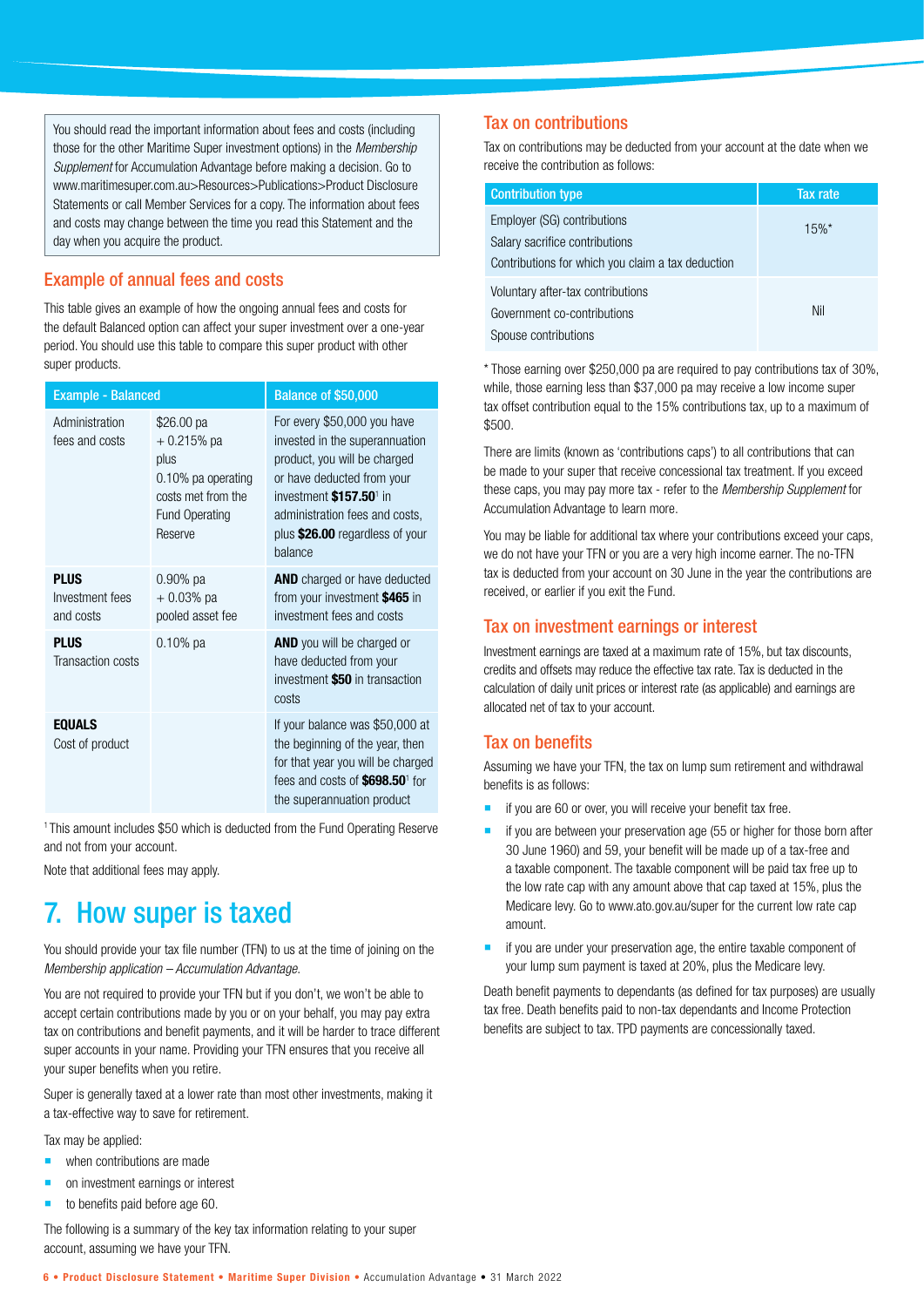### 8. Insurance in your super

Insurance is an important benefit and a key part of a sound financial plan, providing you and your family with financial support if you suffer from injury or illness.

Maritime Super provides members with three types of insurance cover, subject to meeting eligibility conditions.

**Death cover** – provides a lump sum benefit to your beneficiaries in the event of death or terminal illness before age 70.

Total & Permanent Disablement (TPD) cover – provides a lump sum benefit in the event of you becoming totally and permanently disabled before age 70 (a restricted definition of TPD applies from age 65).

Income Protection cover – provides a monthly income benefit for a maximum of two years, up to age 65, should you be unable to work due to sickness or injury.

If you have transferred to Accumulation Advantage from another membership category, your insurance cover may be automatically transferred to Accumulation Advantage as voluntary cover.

Insurance cover is provided under an Insurance Policy provided to the Trustee by MLC Limited (ABN 90 000 000 402, AFSL 230694).

#### **Basic cover eligibility restriction**

Under super law, super funds can only provide insurance on an 'opt-in' basis to members who are under 25 or whose balance has never been \$6,000 or more.

If this applies to you, to elect to have the Basic (default) cover, you must tick the box on the *Membership application - Accumulation Advantage.*

#### Death & TPD cover

#### **Basic Death & TPD cover (default cover)**

You may be eligible to automatically receive two units of Basic Death & TPD cover if your employer makes employer contributions for you.

Your Basic cover may be limited if the day you join Maritime Super is more than 150 days from starting employment with your employer and/or you are not in Active Employment on the day cover starts.

For periods more than 150 days, cover will be limited to new events until certain conditions are met and full cover can apply.

#### **Voluntary Death only or Death & TPD cover**

At any time, you can apply to increase your cover by applying for units of Voluntary Death only and/or Voluntary Death & TPD cover, or apply to take up cover if you don't qualify for Basic cover. All voluntary cover is subject to acceptance by the Insurer.

#### **Cost of cover**

The cost of Basic and Voluntary Death & TPD cover is \$1 per week per unit deducted annually in advance from your account (or a pro-rata amount for the first year).

#### **Amount of cover**

The amount of cover for one unit is based on your age (determined at last 1 July) and occupation category as shown in the table below.

|                          | <b>Death only cover</b>                                                 | <b>Death &amp; TPD cover</b>                                            |
|--------------------------|-------------------------------------------------------------------------|-------------------------------------------------------------------------|
| <b>Heavy Blue Collar</b> | Range between \$87,000<br>(at age 15 to 25) and<br>\$5,100 (at age 69)  | Range between \$64,000<br>(at age 15 to 25) and<br>\$2,000 (at age 69)  |
| <b>Light Blue Collar</b> | Range between \$90,000<br>(at age 15 to 35) and<br>\$6,000 (at age 69)  | Range between \$66,000<br>(at age 15 to 25) and<br>\$2,000 (at age 69)  |
| <b>White Collar</b>      | Range between \$142,000<br>(at age 15 to 35) and<br>\$9,000 (at age 69) | Range between \$100,000<br>(at age 15 to 25) and<br>\$3,000 (at age 69) |

#### Income Protection cover

If you join as an employer-sponsored member and you are receiving employer contributions into your account, you have the opportunity to apply for Income Protection cover within 60 days of your welcome letter. You can apply using the *Membership application - Accumulation Advantage* and answer a few brief health questions. Depending on your circumstances, the Insurer may require further information.

If you wish to apply after 60 days of receiving your welcome letter, complete the *Apply for or increase cover form* included in your welcome pack, which is also available from www.maritimesuper.com.au or by calling Member Services. Acceptance of your application is subject to assessment and approval by the Insurer.

Voluntary Income Protection cover can provide you with a monthly benefit of up to either 50% or 75% of your salary to a maximum of \$20,000 per month payable for up to two years, up to age 65. The Automatic Acceptance Level (AAL) is \$8,000 per month. For cover in excess of the AAL you will need to apply and be accepted by the insurer. For your convenience, the Insurer can run through additional questions with you over the phone or if you prefer, you can complete the MLC Limited *Full Personal Statement*. The Insurer may also request further medical evidence or statements to assess your application.

You must advise the Fund of your salary on joining and annually, or when your salary changes. If you do not provide your salary at the time of joining, your cover will be based on a default minimum salary, and your benefit will be limited to \$3,000 per month.

If making a claim due to injury or illness, a waiting period of 30 or 90 days from the date you cease work applies before you can claim a benefit.

Note that your Income Protection Benefit payable on claim will be based on the lesser of your salary on record and your actual income at the time of the event.

#### **Cost of cover**

Unless you are employed by a Group Employer who pays for this cost on behalf of their employees, premiums are deducted annually in advance from your account (or a pro-rata amount for the first year). Premiums are based on your age, occupation category, waiting period and cover of 50% or 75% of salary as shown in the tables on the following page.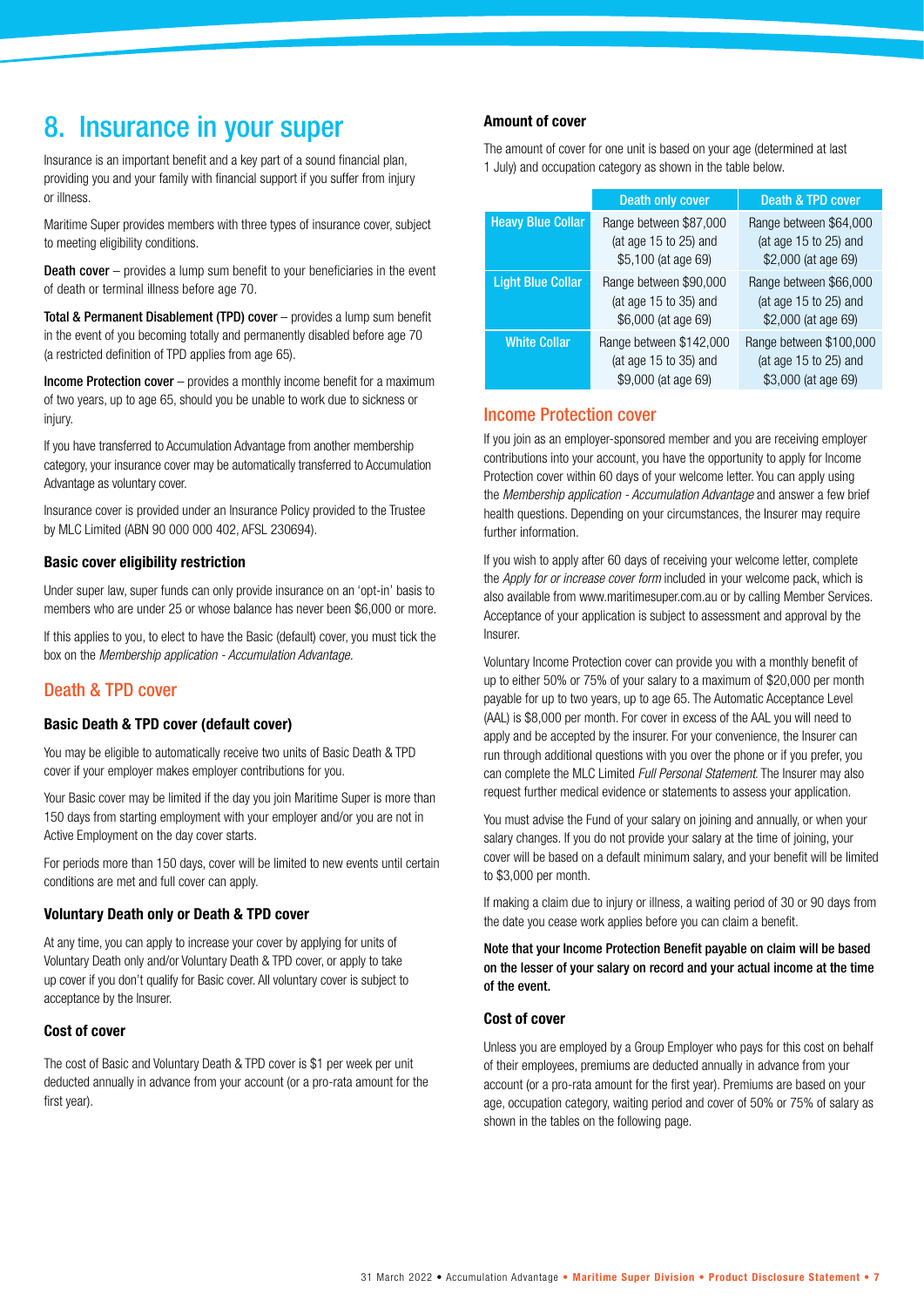#### Annual Income Protection premium rates per \$1,000 of cover

|                          | FOR COVER OF 50% OF SALARY          |                                     |  |  |
|--------------------------|-------------------------------------|-------------------------------------|--|--|
|                          | $90 - day$<br>waiting period        | $30 - day$<br>waiting period        |  |  |
| <b>Heavy Blue Collar</b> | Range between<br>\$3.31 and \$51.31 | Range between<br>\$6.49 and \$56.79 |  |  |
| <b>Light Blue Collar</b> | Range between<br>\$1.61 and \$24.73 | Range between<br>\$3.13 and \$27.35 |  |  |
| <b>White Collar</b>      | Range between<br>\$0.94 and \$14.53 | Range between<br>\$1.84 and \$16.12 |  |  |

|                          | FOR COVER OF 75% OF SALARY          |                                     |  |  |
|--------------------------|-------------------------------------|-------------------------------------|--|--|
|                          | 90-day<br>waiting period            | $30 - day$<br>waiting period        |  |  |
| <b>Heavy Blue Collar</b> | Range between<br>\$3.88 and \$60.35 | Range between<br>\$7.63 and \$66.80 |  |  |
| <b>Light Blue Collar</b> | Range between<br>\$1.88 and \$29.09 | Range between<br>\$3.68 and \$32.17 |  |  |
| <b>White Collar</b>      | Range between<br>\$1.11 and \$17.09 | Range between<br>\$2.18 and \$18.96 |  |  |

#### Applying for insurance cover

#### If you are under 55 and:

- need to apply to the Insurer for cover; or
- wish to apply for additional Death or Death & TPD cover; or
- wish to apply for Income Protection cover,

complete the *Apply for or increase cover form* included in the Welcome pack sent to you when you join. Otherwise, complete the MLC Limited *Full Personal Statement* available from www.maritimesuper.com.au or by calling Member Services.

#### Declining, cancelling or reducing cover

You can decline Basic Death & TPD cover that you pay for at the time of joining on the *Membership application – Accumulation Advantage*.

You can also cancel Income Protection, or cancel or reduce Death & TPD cover at any time unless your employer meets the cost of your insurance. Simply complete the *Cancel or reduce cover form*, available from www.maritimesuper.com.au or by calling Member Services.

You should read the important information about the insurance cover in the *Insurance Supplement* for Accumulation Advantage before making a decision. The Supplement provides further details about eligibility conditions and exclusions that may affect your entitlement to cover, as well as cancellation of insurance cover. Go to www.maritimesuper.com.au>Resources>Publications> Product Disclosure Statements or call Member Services for a copy. The information about insurance cover may change between the time you read this Statement and the day when you acquire the product.

Refer to the *Insurance Supplement* for Accumulation Advantage for information on when your cover may cease.

### 9. How to open an account

#### Joining Accumulation Advantage is easy:

If your employer nominates you for membership of Accumulation Advantage, we will send you a copy of this PDS. Read this PDS as well as the other important information contained in the Supplements. Complete the *Membership application – Accumulation Advantage* and return it to us.

#### OR

You can apply directly for membership by completing the *Membership application – Accumulation Advantage* and returning it to us. Read this PDS as well as the other important information contained in the Supplements.

#### OR

If you have transferred from another membership category, you will receive a copy of this PDS. You are not required to complete the *Membership application – Accumulation Advantage*.

It is important to read this PDS and the Supplements to understand your benefits.

#### Cooling-off period

If your employer has enrolled you in Accumulation Advantage, no cooling-off period applies.

If you have made the choice yourself and have changed your mind since joining, you can cancel your membership by advising us in writing (including by email) within a 14 day cooling off period from:

- **receipt of our welcome letter, or**
- five business days after you are accepted as a new member or have been transferred to Accumulation Advantage from another membership category.

We will, within one month of being advised that you have changed your mind, transfer your balance to a complying super fund you nominate in writing or, if you are eligible to access your super, refund the balance. The amount we refund or transfer might be different from the amount invested due to tax on contributions, negative investment earnings and insurance premiums.

#### Respecting your privacy

Maritime Super collects personal information about you in order to establish and maintain your super account. You should read our Privacy Policy which sets out in detail how we handle members' personal information. For a copy go to www.maritimesuper.com.au or call Member Services.

#### If you have a complaint

We hope you don't have any complaints, but if you do, please contact us. A phone call to one of our Member Services staff on 1800 757 607 is generally enough to sort out most matters. Clearly state the problem and how you would like it resolved. Your call may be recorded so there will be a record of the conversation for future reference.

You should read the important information about complaints and dispute resolution in the *Membership Supplement* for Accumulation Advantage before making a decision. Go to www.maritimesuper.com.au>Resources>Publications> Product Disclosure Statements or call Member Services for a copy. The information about complaints and dispute resolution may change between the time you read this Statement and the day when you acquire the product.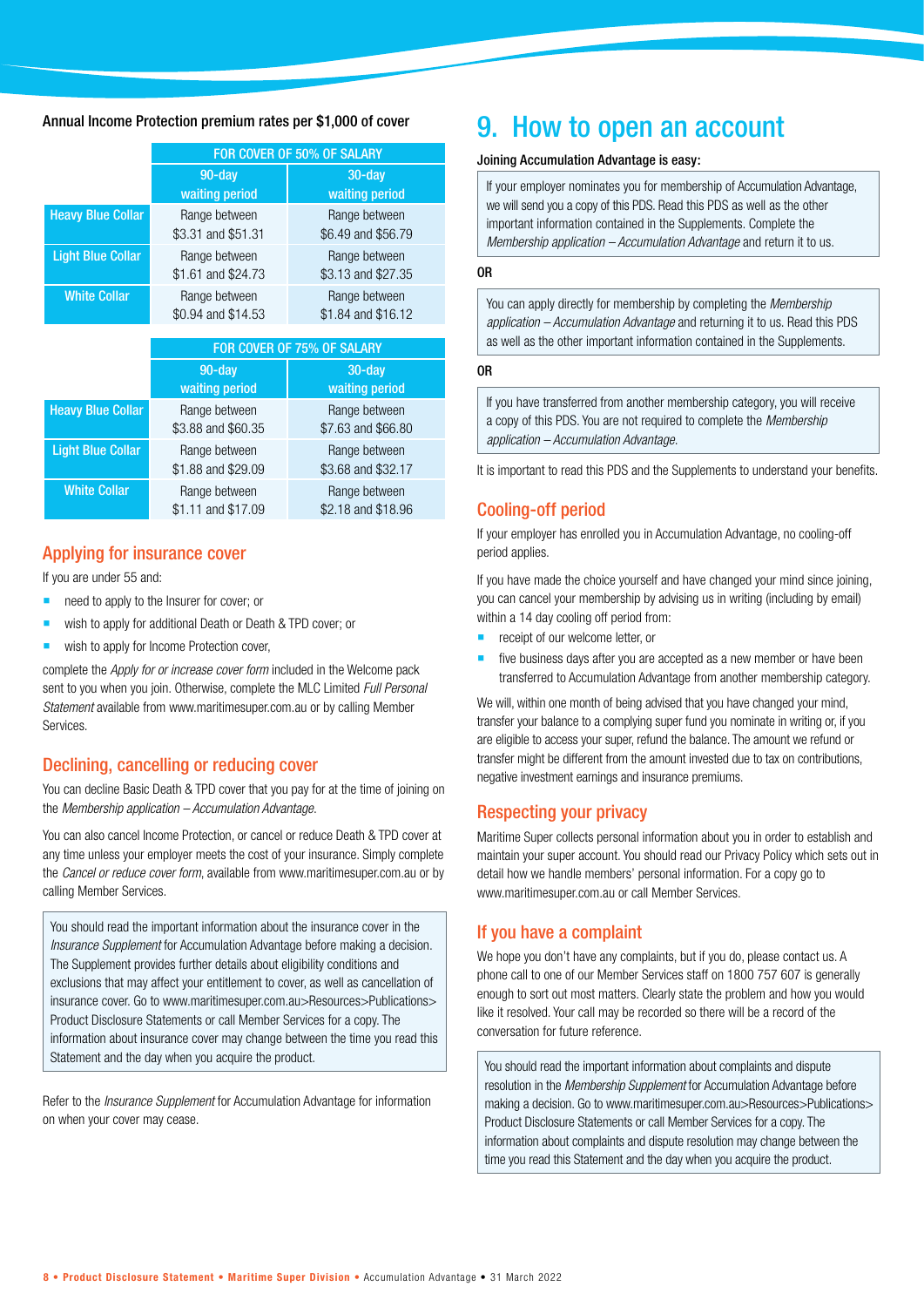

### **Membership application - Accumulation Advantage**

| <b>PART A - to be completed by all applicants</b>                                                                                                                                                                                                                 |                                                                                                                                    |                                                                                                                                                                                                                                                                                                                                                               |
|-------------------------------------------------------------------------------------------------------------------------------------------------------------------------------------------------------------------------------------------------------------------|------------------------------------------------------------------------------------------------------------------------------------|---------------------------------------------------------------------------------------------------------------------------------------------------------------------------------------------------------------------------------------------------------------------------------------------------------------------------------------------------------------|
| <b>Your personal details</b><br>Date of birth<br>Title                                                                                                                                                                                                            |                                                                                                                                    | Return this completed form, along with certified copies of<br>your identification documents, by post to:<br><b>Maritime Super</b>                                                                                                                                                                                                                             |
| Surname                                                                                                                                                                                                                                                           | Given names                                                                                                                        | Locked Bag 2001<br>QVB Post Office NSW 1230                                                                                                                                                                                                                                                                                                                   |
| Postal address                                                                                                                                                                                                                                                    |                                                                                                                                    |                                                                                                                                                                                                                                                                                                                                                               |
| Residential address (if different from above)                                                                                                                                                                                                                     |                                                                                                                                    |                                                                                                                                                                                                                                                                                                                                                               |
| Email address                                                                                                                                                                                                                                                     |                                                                                                                                    | Daytime phone number/Mobile number                                                                                                                                                                                                                                                                                                                            |
| Providing your tax file number (TFN)                                                                                                                                                                                                                              |                                                                                                                                    |                                                                                                                                                                                                                                                                                                                                                               |
| not otherwise apply):<br>we can accept all types of contributions to your account and you won't pay extra tax on contributions<br>п<br>no additional tax will be deducted when you start drawing down your super benefits; and<br>п<br>п<br>Your tax file number: | it will be much easier to trace different super accounts in your name so that you receive all your super benefits when you retire. | purposes. These purposes may change in the future due to legislative change. We may disclose your TFN to another super provider when your benefits are being transferred,<br>unless you request Maritime Super in writing not to. It is not an offence not to quote your TFN. Giving your TFN to Maritime Super will have the following advantages (which may |
| Fund (SRF) and wish to re-join                                                                                                                                                                                                                                    |                                                                                                                                    | Complete this section only if you are a former member of Maritime Super, the Stevedoring Employees Retirement Fund (SERF) or the Seafarers Retirement                                                                                                                                                                                                         |
| My Member Number was                                                                                                                                                                                                                                              | 0R<br>I joined the Fund in                                                                                                         | (year)                                                                                                                                                                                                                                                                                                                                                        |
|                                                                                                                                                                                                                                                                   | Complete this section only if you are being nominated for membership by a Maritime Super member                                    |                                                                                                                                                                                                                                                                                                                                                               |
| Provide the details of the current member who is nominating you for membership:                                                                                                                                                                                   |                                                                                                                                    |                                                                                                                                                                                                                                                                                                                                                               |
| Current Member's full name<br>Member Number (if known)                                                                                                                                                                                                            |                                                                                                                                    |                                                                                                                                                                                                                                                                                                                                                               |
|                                                                                                                                                                                                                                                                   |                                                                                                                                    |                                                                                                                                                                                                                                                                                                                                                               |

### **Your investment choice**

Please allocate my future contributions, and those of my employer, to the following investment options until I advise otherwise.

|                    |                          |                                             | Socially Responsible  |                  |                                                                                                                           |                |
|--------------------|--------------------------|---------------------------------------------|-----------------------|------------------|---------------------------------------------------------------------------------------------------------------------------|----------------|
|                    | <b>Shares Plus</b>       | <b>Balanced</b>                             | Investment - Balanced | Indexed Balanced | <b>Conservative Balanced</b>                                                                                              | Capital Stable |
| <b>Diversified</b> | $\%$                     | $\%$                                        | %                     | $\frac{0}{0}$    | $\%$                                                                                                                      |                |
|                    | <b>Australian Shares</b> | International Shares                        | Cash                  |                  |                                                                                                                           |                |
| Sector             | $\%$                     | $\%$                                        | $\frac{0}{6}$         |                  |                                                                                                                           |                |
|                    | Balanced (MySuper)       | Your investment choice must add up to 100%. |                       |                  |                                                                                                                           |                |
| <b>Default</b>     | %                        |                                             |                       |                  | If you don't make an investment choice, you will be invested in the Balanced (MySuper) option, the Fund's default option. |                |

Maritime Super RSE Reg. No. R1001747 ABN 77 455 663 441 MySuper Authorisation No. 77455663441220, Trustee is Maritime Super Pty Limited ABN 43 058 013 773 AFSL No. 348197 RSE Licence No. L0000932, administered by Maritime administered by Maritime Financial Services Pty Limited ABN 16 105 319 202 AFSL No. 241735. V.220331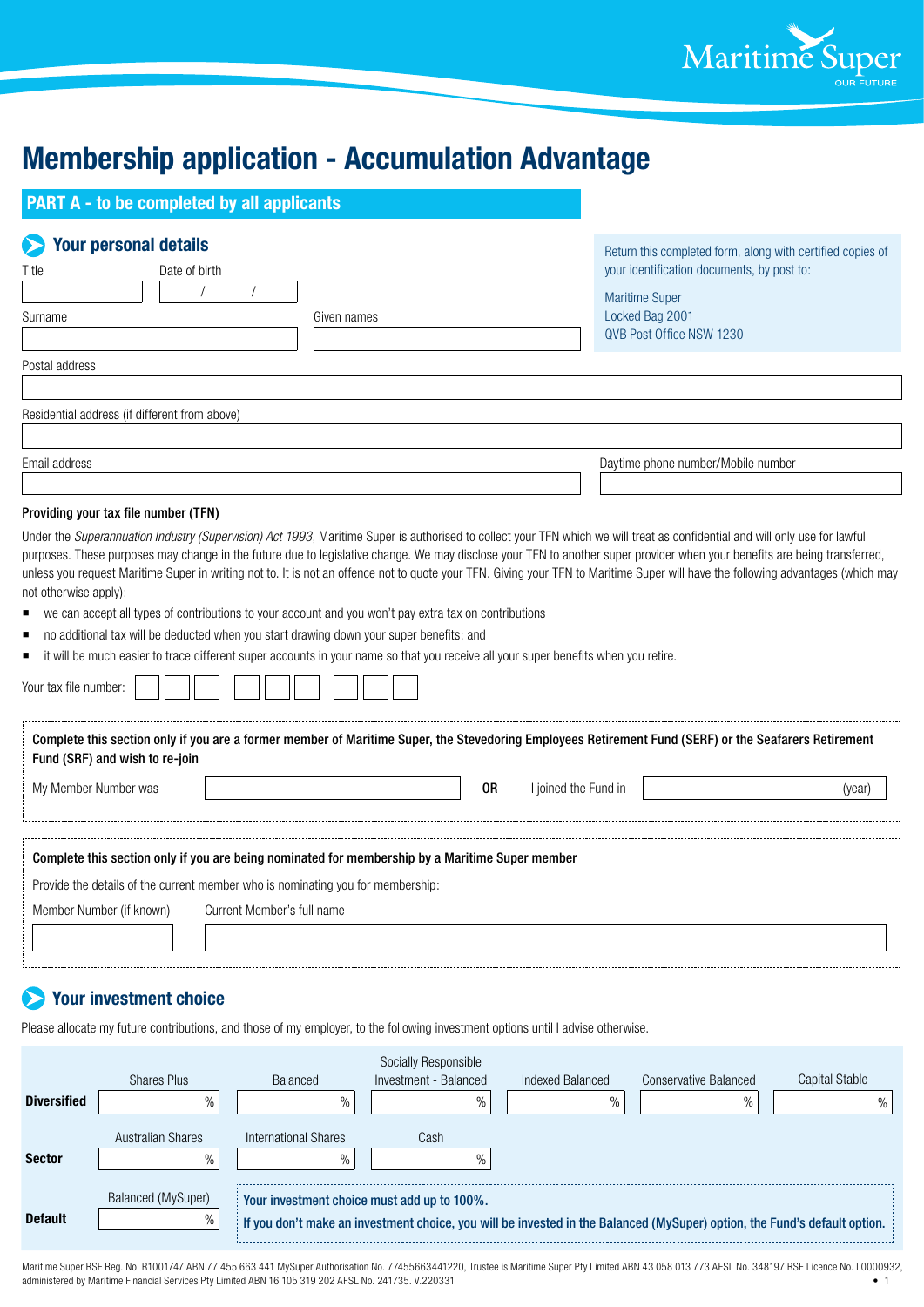

| <b>Your employment details</b>                                                                                                                                                   |           | Name of Applicant                               |
|----------------------------------------------------------------------------------------------------------------------------------------------------------------------------------|-----------|-------------------------------------------------|
| Are you in 'Active employment' on the day that you sign this application form?<br>No (see the <i>Insurance Supplement</i> for Accumulation Advantage for this definition)<br>Yes |           |                                                 |
| Complete this section if you are employed:                                                                                                                                       | <b>OR</b> | Complete this section if you are self-employed: |
| Name of your employer                                                                                                                                                            |           | I am a self-employed worker                     |
| Employer's ABN                                                                                                                                                                   |           | My ABN is                                       |
| Employer's contact number<br>Date you joined employer                                                                                                                            |           |                                                 |
| Will your employer be directing their SG contributions to this account?<br>Yes<br>No                                                                                             |           |                                                 |
| Date first contribution to be made (if known)                                                                                                                                    |           |                                                 |

#### **Provide your occupation category**

Your occupation category is used to determine your level of Default or Basic Death & TPD cover, as well as any Voluntary Income Protection cover you apply for now or in the future.

You can self-assess your occupation by selecting one of the three occupation categories in Option 1 below. If you are unsure and elect not to self-assess your occupation, complete Option 2. Refer to the Important Notes for more information. If you do not choose an option below and you do not have existing insurance cover with Maritime Super, you will be classified as 'Heavy Blue Collar' by default.

Your occupation

Complete either Option 1 OR Option 2 below:

#### **Option 1: Self-assess your occupation category - please select one of the following options by ticking the appropriate box:**

- White Collar
- Predominantly office-based, sedentary roles performing clerical, administrative and managerial duties with no more than 10% of time performing light Manual Duties\* (e.g. stocking shelves, loading photocopy paper); or
- persons who work in an office environment for at least 80% of the time (excluding travel time from one office environment to another). This includes sales representatives who are not involved with deliveries.

#### Light Blue Collar

- Occupations which involve light Manual Duties\* and are land-based or involve one of the following non-land-based occupations: masters, engineers and officers. Also includes supervisors of Heavy Blue Collar workers.
- Heavy Blue Collar
	- Skilled (i.e. trade-qualified occupations) and unskilled blue collar workers performing Manual Duties\*. This shall include, but is not limited to, the occupation of stevedore;
- any occupation or employment where employment is spent on a ship, tug, offshore vessel or on the water and shall include, but is not limited to, occupations of seaman, integrated rating and steward; or
- members who are not working.

#### **Option 2: Describe the duties of your occupation and the Insurer will assess your occupation category**

| How much time do you spend on the water?                                                                               | %             |
|------------------------------------------------------------------------------------------------------------------------|---------------|
| How much time do you spend in the office?                                                                              | $\%$          |
| How much time do you spend performing light Manual Duties*?<br>(includes stocking shelves and loading photocopy paper) | %             |
| How much time do you spend performing heavy Manual Duties*?                                                            | $\frac{0}{0}$ |

\* Manual Duties means duties involving or using human effort, power or physical energy.

If we do not have enough information to be able to assess your occupation category within 63 days of the date of our Welcome letter, you will be classified as 'Heavy Blue Collar' by default. If you wish to change your occupation category after this time, you will need to complete a different form.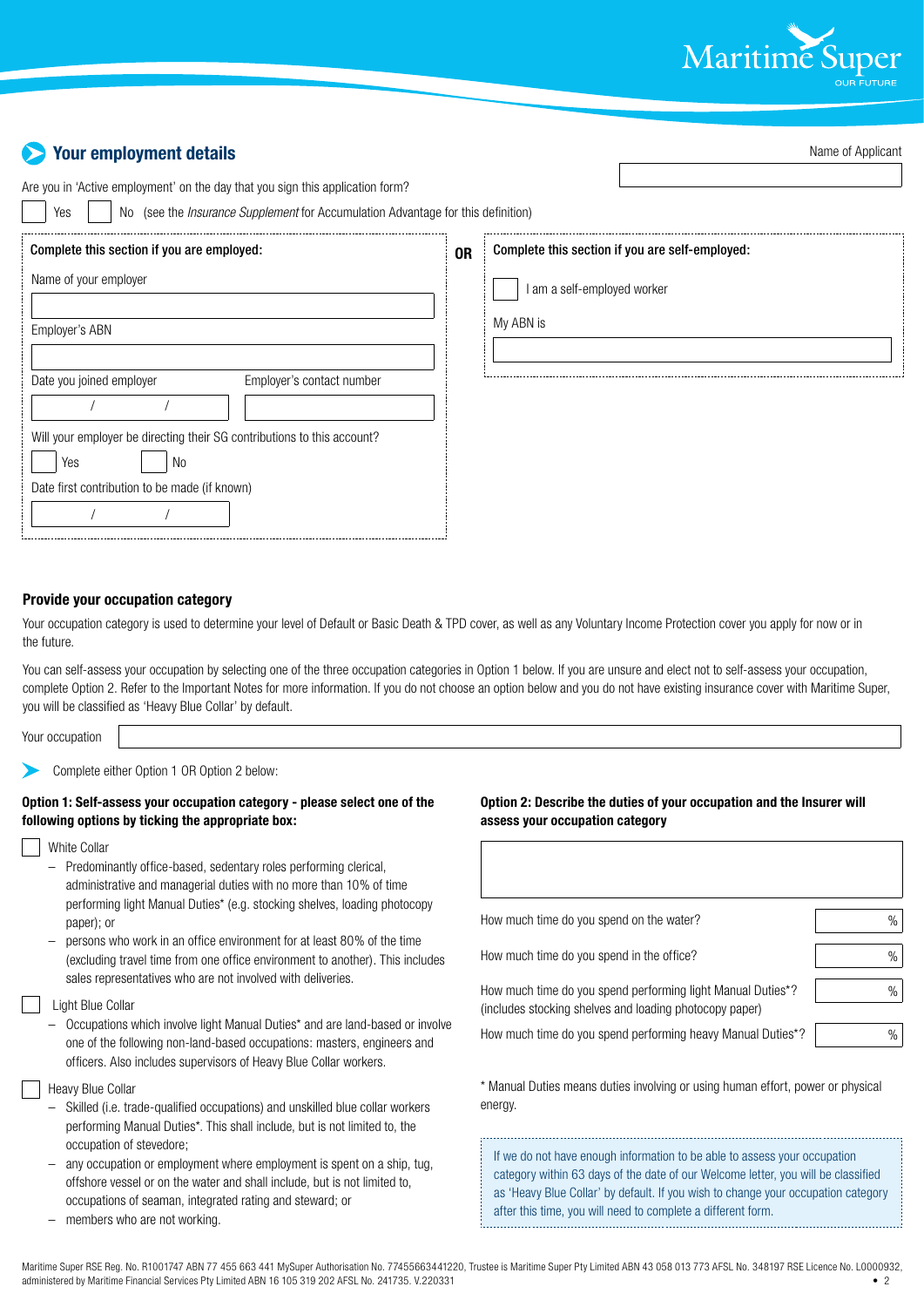

Name of Applicant

| <b>PART B - complete this section to apply for insurance cover</b>                                                                                                                                                                                                                                                                                                                                                                                                                                                                                                                                                                                                                                                                                                                                                                                                                                                                                                                                                                                                                                                                                                                                                                                                                                                                                                                                                                                                                                                                                                                                                                                                                                                                                                                                                                                                                                                                                                                                                                                                                                                                                                                                                                                                                                                                                                                                                                                                  |                                        |
|---------------------------------------------------------------------------------------------------------------------------------------------------------------------------------------------------------------------------------------------------------------------------------------------------------------------------------------------------------------------------------------------------------------------------------------------------------------------------------------------------------------------------------------------------------------------------------------------------------------------------------------------------------------------------------------------------------------------------------------------------------------------------------------------------------------------------------------------------------------------------------------------------------------------------------------------------------------------------------------------------------------------------------------------------------------------------------------------------------------------------------------------------------------------------------------------------------------------------------------------------------------------------------------------------------------------------------------------------------------------------------------------------------------------------------------------------------------------------------------------------------------------------------------------------------------------------------------------------------------------------------------------------------------------------------------------------------------------------------------------------------------------------------------------------------------------------------------------------------------------------------------------------------------------------------------------------------------------------------------------------------------------------------------------------------------------------------------------------------------------------------------------------------------------------------------------------------------------------------------------------------------------------------------------------------------------------------------------------------------------------------------------------------------------------------------------------------------------|----------------------------------------|
| <b>Confirm or decline Basic Death &amp; TPD cover</b><br>When you join, you may automatically receive 2 units of Basic Death & TPD cover (subject to eligibility) if your employer contributes to Accumulation Advantage on<br>your behalf. The cost of cover is \$1.00 per unit per week and will be automatically deducted from your account. Refer to the Insurance Supplement for Accumulation<br>Advantage.<br>I elect to have Basic Death & TPD cover (tick this box if you want Basic Death & TPD cover applied, even if you are under 25 or your super balance is less than<br>\$6,000. This election is made in accordance with s68AAA, 68AAB and 68AAC of the SIS Act)<br>I do not want any Basic Death & TPD cover (tick this box if you wish to decline Basic Death & TPD cover)                                                                                                                                                                                                                                                                                                                                                                                                                                                                                                                                                                                                                                                                                                                                                                                                                                                                                                                                                                                                                                                                                                                                                                                                                                                                                                                                                                                                                                                                                                                                                                                                                                                                        |                                        |
| Apply for Voluntary Death & TPD cover<br>You can increase your Death & TPD cover, or apply for Voluntary Death & TPD cover if you do not receive Basic cover, by completing the Apply for or increase cover form<br>available from our website or by calling Member Services.                                                                                                                                                                                                                                                                                                                                                                                                                                                                                                                                                                                                                                                                                                                                                                                                                                                                                                                                                                                                                                                                                                                                                                                                                                                                                                                                                                                                                                                                                                                                                                                                                                                                                                                                                                                                                                                                                                                                                                                                                                                                                                                                                                                       |                                        |
| <b>Voluntary Income Protection cover</b><br>I do not want any Voluntary Income Protection cover (tick this box if you do not wish to have Income Protection cover)<br>You can apply for Voluntary Income Protection cover when you join or within 60 days of the date of receiving your Welcome pack, without completing full underwriting,<br>by answering Questions 1 to 5 below. After 60 days, you need to be fully underwritten and will need to complete the MLC Limited Full Personal Statement.<br>You can apply for cover for either 50% or 75% of your salary* with a 90 day waiting period - please select the level of cover you wish to have:<br>50% of salary OR<br>75% of salary<br>Please specify your salary per year<br>\$<br>Refer to the Important Notes<br>pa<br>* The monthly benefit for Income Protection cover is either 50% or 75% of your salary to a maximum of \$8,000 per month, but you can apply at any time to increase<br>cover for a monthly benefit of a maximum \$20,000 per month.<br>Cover acceptance is based on your responses to the following health questions provided by the Insurer. If you answer 'Yes' to any of the questions<br>/!`<br>below, you will be required to provide more information in order for us to assess your application.<br>1. Are you currently not working, or restricted or unable to perform, the full and normal duties and contracted hours of your occupation,<br>No<br>due to an illness or injury?<br>2. Have you:<br>in the last 12 months, been unable to work because of injury or illness for more than 10 consecutive days; or<br>No<br>been advised that due to illness or injury you will need to take 10 or more consecutive days off work?<br>No<br>$\overline{\phantom{a}}$<br>3. Have you ever had an application for death, total and permanent disablement (TPD) and/or Income Protection cover declined?<br>No<br>4. Have you been diagnosed with any illness that reduces your life expectancy to less than 24 months from the date of this application?<br>No<br>In the last 5 years, have you made a claim, or are you eligible to make a claim, for an injury or illness through Workers' Compensation,<br>No<br>5.<br>sickness benefits, invalid pension or any other cover or insurance policy providing injury or illness benefits (except health insurance)?<br>If you answer 'Yes' to any of these questions, you will need to provide additional information - | Yes<br>Yes<br>Yes<br>Yes<br>Yes<br>Yes |
| we will call you to let you know if this is the case and give you the option of either completing<br>the MLC Limited Full Personal Statement or participating in a short phone interview.<br>The default waiting period for Income Protection cover is 90 days, but you can decrease your waiting period to 30 days at a higher cost of cover by ticking the box below.<br>To apply for a 30-day waiting period, you'll also need to complete the MLC Limited Full Personal<br>I wish to apply for a 30-day waiting period $\blacksquare$<br>Statement, available from our website or by calling Member Services.                                                                                                                                                                                                                                                                                                                                                                                                                                                                                                                                                                                                                                                                                                                                                                                                                                                                                                                                                                                                                                                                                                                                                                                                                                                                                                                                                                                                                                                                                                                                                                                                                                                                                                                                                                                                                                                   |                                        |

Maritime Super RSE Reg. No. R1001747 ABN 77 455 663 441 MySuper Authorisation No. 77455663441220, Trustee is Maritime Super Pty Limited ABN 43 058 013 773 AFSL No. 348197 RSE Licence No. L0000932, administered by Maritime administered by Maritime Financial Services Pty Limited ABN 16 105 319 202 AFSL No. 241735. V.220331

÷.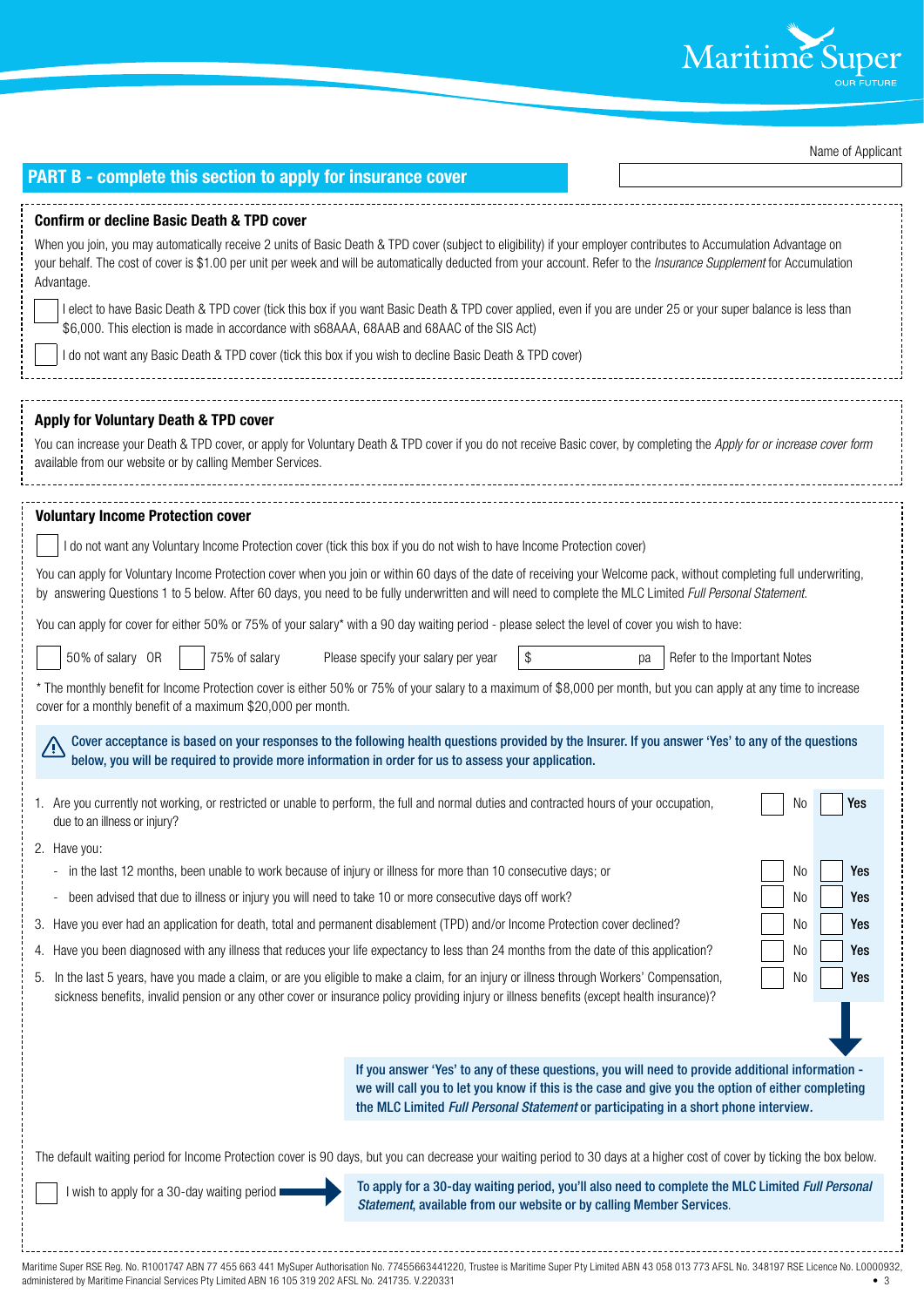

Name of Applicant

#### **Applicant's declaration - to be completed by applicant**

I wish to apply or confirm my details for Accumulation Advantage membership. I confirm that the information on this form is true and correct in every particular and that I have read the Important Notes and accept the rules applying to Accumulation Advantage membership outlined in the *Accumulation Advantage PDS* dated 31 March 2022 and its Supplements. I have read the Trustee's privacy statement and I consent to the collection, use and disclosure of my personal and sensitive information in accordance with that statement and the MLC Limited Privacy Policy.

If I have made an investment choice, I confirm that I have read the *Investments Supplement* and that I have all the information I require to make an informed decision.

In respect of insurance, I have read the 'Duty to take reasonable care not to make a misrepresentation' outlined in the Important Notes and understand what is meant by that notice. I confirm that the information provided is true and correct in every particular and that no material information has been withheld in relation to any application for insurance. I understand that my duty to take reasonable care not to make a misrepresentation continues until MLC Limited (or Maritime Super on their behalf) has accepted the risk.

I am in 'Active Employment' on the day I sign this form or, if I work for a Participating Employer, I was in 'Active Employment' on the day I started work with my Participating Employer. The requirement to be in Active Employment affects your eligibility for insurance - refer to the *Insurance Supplement* for Accumulation Advantage for this definition.

I have attached certified copies of personal identification documentation. To learn more, refer to the *Providing proof of identity fact sheet*.

| Signature |  |  |
|-----------|--|--|
| Date      |  |  |

Return this completed form, along with certified copies of your identification documents, by post to:

Maritime Super Locked Bag 2001 QVB Post Office NSW 1230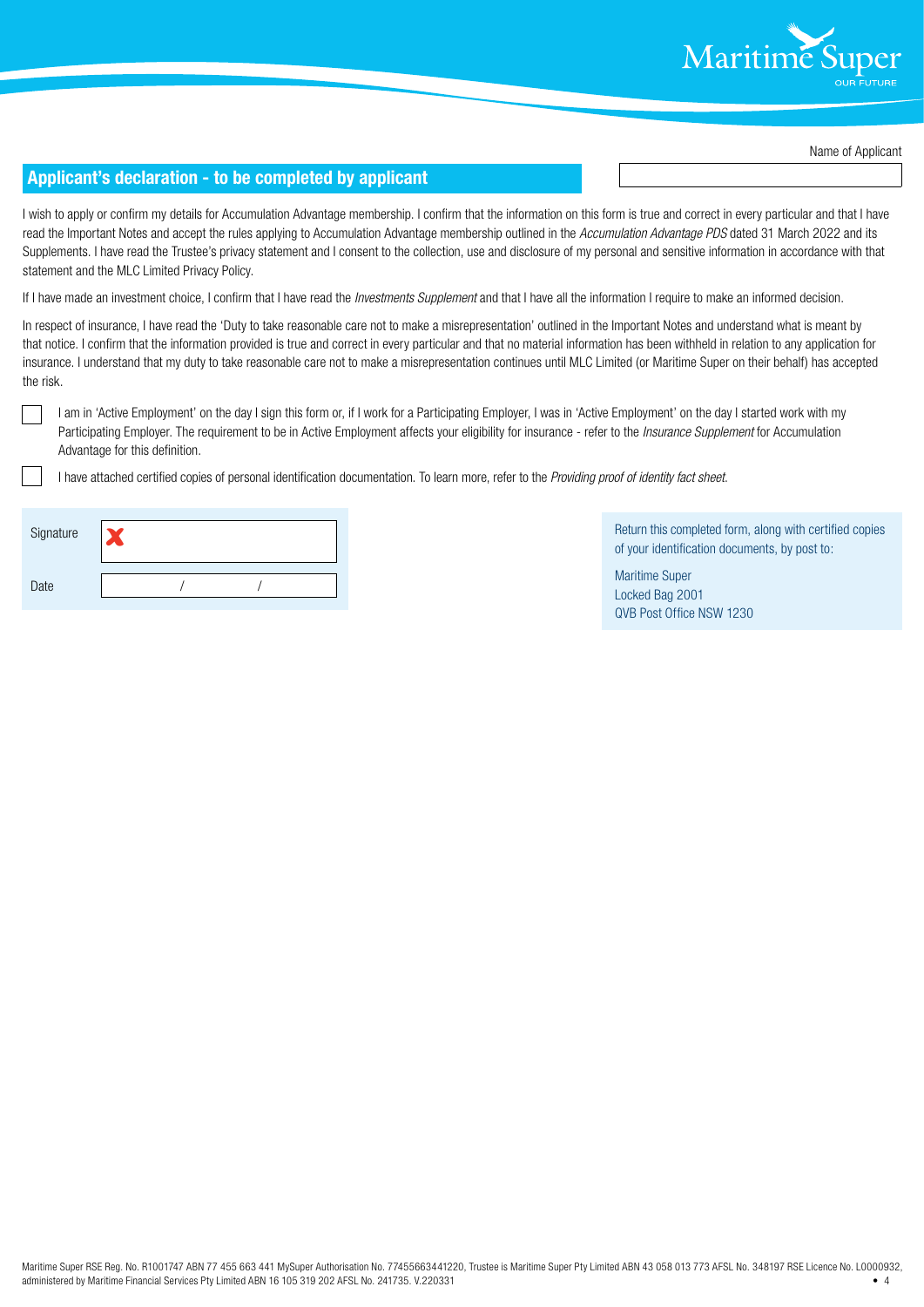

### **Important Notes**

#### **Insurance**

MLC Limited, ABN 90 000 000 402, AFSL 230694 ('the Insurer'), provides insured benefits to members of Maritime Super. Insured benefits are provided under a group insurance policy (Policy No. G3608) held by the Trustee. Voluntary insurance is in addition to any Default or Basic insurance cover you qualify for. Applications for cover are subject to underwriting and acceptance by MLC Limited.

#### **Your duty to take reasonable care not to make a misrepresentation**

#### **About this application and your duty**

When you apply for life insurance, the insurer conducts a process called underwriting. It's how the insurer decides whether they can cover you, and if so on what terms and at what cost.

The insurer asks questions they need to know the answers to. These will be about your personal circumstances, such as your health and medical history, occupation, income, lifestyle, pastimes, and current and past insurance. The information you give in response to their questions is vital to their decision.

#### **The duty to take reasonable care**

When applying for insurance, there is a legal duty to take reasonable care not to make a misrepresentation to the insurer before the contract of insurance is entered into.

A misrepresentation is a false answer, an answer that is only partially true, or an answer which does not fairly reflect the truth.

This duty also applies when extending or making changes to existing insurance, and reinstating insurance.

#### **If you do not meet your duty**

If you do not meet your legal duty, this can have serious impacts on your insurance. Your cover could be avoided (treated as if it never existed), or its terms may be changed. This may also result in a claim being declined or a benefit being reduced. Please note that there may be circumstances where the insurer later investigates whether the information given was true. For example, the insurer may do this when a claim is made.

#### **Guidance for answering questions**

We, as the trustee, are the policy owner. You are the life insured. A misrepresentation by you, as the life insured, has the effect as though it is a misrepresentation by us as the policy owner.

As the insurance is inside super, we obtain this insurance from the insurer in relation to you. In this circumstance, the insurer will rely on the representations made by us and you.

Both you and us, as the trustee of the fund, are responsible for the information provided to the insurer. When answering the questions, the insurer requests that you:

- Think carefully about each question before you answer. If you are unsure of the meaning of any question, please ask us or the insurer before you respond.
- Answer every question.
- Answer truthfully, accurately and completely. If you are unsure about whether you should include information, please include it.
- Review your application carefully before it is submitted. If someone else helped prepare your application (for example, an adviser), please check every answer (and if necessary, make any corrections) before the application is submitted.

You must not assume that the insurer will contact your doctor for any medical information. If you are unsure about whether you should include information or not, please include it.

#### **Changes before your cover starts**

Your duty to take reasonable care not to make a misrepresentation continues until the time your insurance cover starts.

Before your cover starts, the insurer may ask about any changes that mean you would now answer the questions differently. As any changes might require further assessment or investigation, it could save time if you let the insurer know about any changes when they happen.

#### **If you need help**

It's important that you understand this information and the questions the insurer asks. You can ask us, the insurer or an adviser for help if you have difficulty understanding the process of applying for insurance or answering the questions.

If you're having difficulty due to a disability, understanding English or for any other reason, we or the insurer are available to help and can provide additional support for anyone who might need it. If you want, you can have a support person you trust with you.

#### **What can the Insurer do if the duty is not met?**

If the person who answers the questions does not take reasonable care not to make a misrepresentation, there are different remedies that may be available to the insurer. These are set out in the Insurance Contracts Act 1984 (Cth). These are intended to put the insurer in the position they would have been in if the duty had been met.

For example, the insurer may:

- avoid the cover (treat it as if it never existed)
- vary the amount of the cover; or
- vary the terms of the cover.

Whether the insurer can exercise one of these remedies depends on a number of factors, including:

- whether the person who answered the questions took reasonable care not to make a misrepresentation. This depends on all of the relevant circumstances
- what the insurer would have done if the duty had been met for example, whether the insurer would have offered cover, and if so, on what terms
- whether the misrepresentation was fraudulent; and
- in some cases, how long it has been since the cover started.

Before the insurer can exercise any of these remedies, they will explain their reasons, how to respond and provide further information, including what you can do if you disagree. The insurer is required to notify us, as the trustee and policy owner, of these matters.

#### **MLC Limited's privacy policy**

MLC Limited respects your privacy and handles your information in accordance with their privacy notification. A copy of the Insurer's privacy policy can be obtained by visiting www.mlc.com.au/mlcinsuranceprivacypolicy.